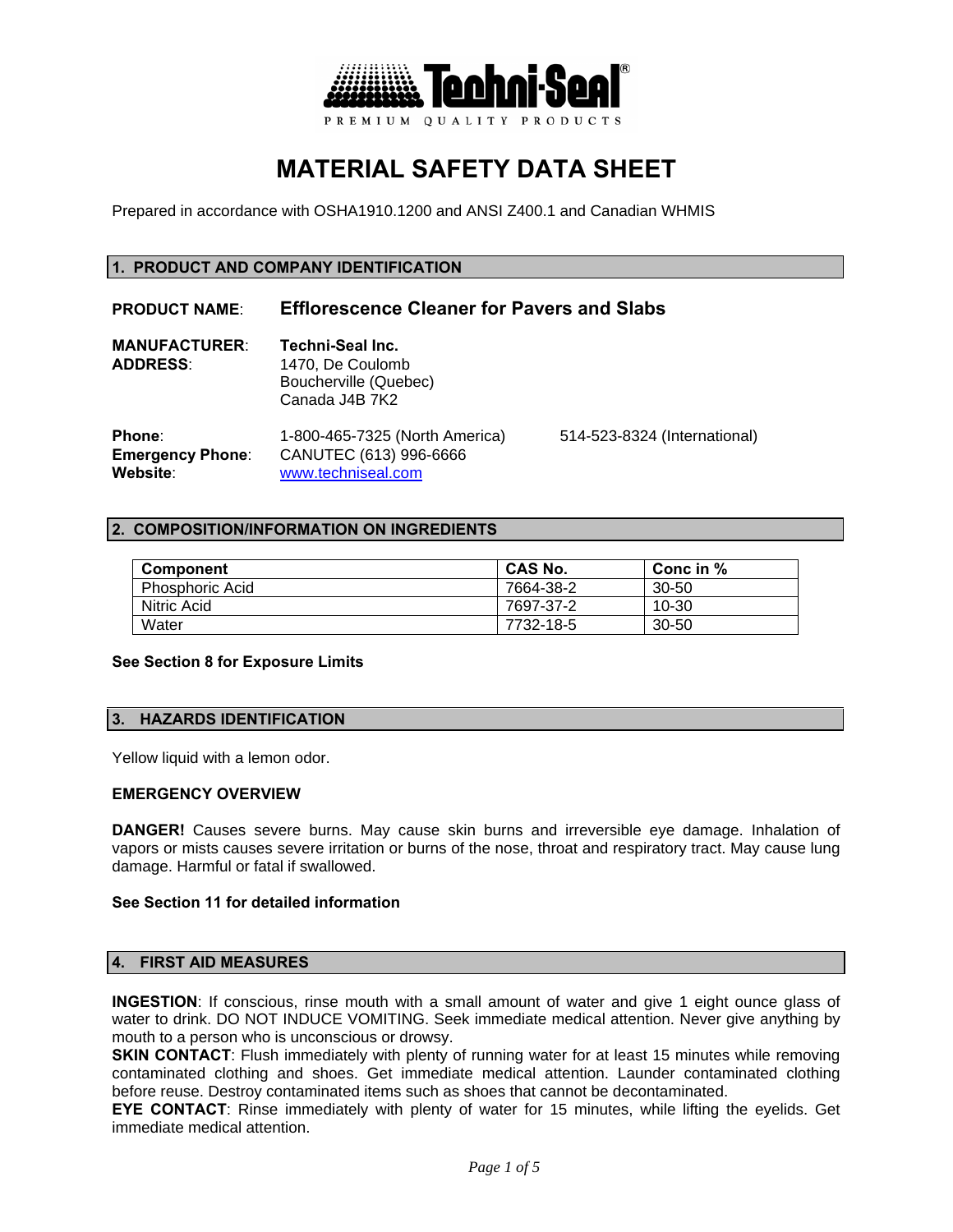**INHALATION**: Remove affected person from source of exposure. If breathing is difficult, have qualified person administer oxygen. If breathing has stopped, administer artificial respiration and get immediate medical attention. Effects from overexposure may be delayed.

## **5. FIRE FIGHTING MEASURES**

**FLASH POINT**: Not flammable or combustible. **AUTOIGNITION TEMPERATURE**: Not applicable **FLAMMABILE LIMITS IN AIR (% BY VOL.)** LOWER: Not applicable UPPER: Not applicable

**BASIC FIREFIGHTING PROCEDURES**: This product is not flammable or combustible. Use any media that is appropriate for the surrounding fire. Firefighters should always wear positive pressure selfcontained breathing apparatus and protective clothing when fighting fires involving chemicals. Cool fire exposed containers with water.

**UNUSUAL FIRE AND EXPLOSION HAZARDS**: This product will react with most metals to form flammable hydrogen gas.

**HAZARDOUS DECOMPOSITION PRODUCTS**: Thermal decomposition under fire conditions will generate oxides of phosphorus and nitrogen.

# **6. ACCIDENTAL RELEASE MEASURES**

**Spill**: Ventilate area. Wear appropriate protective clothing to prevent eve and skin contact including impervious gloves and safety goggles and supplied air respirator. Contain and collect using an inert, noncombustible absorbent. Do not use combustible material such as sawdust. Place into an appropriate container for disposal. Dike large spills and collect into appropriate containers. Prevent spill from entering waterways or sewers. Report spills and releases as required to appropriate authorities.

## **7. HANDLING AND STORAGE**

**HANDLING**: Do not breathe vapors or mists. Use only with adequate ventilation. Prevent contact with the eyes, skin and clothing. Always wear appropriate protective clothing and equipment handling this material. Wash thoroughly after handling. Do not eat, drink or smoke in the work area.

**STORAGE**: Store in cool, dry, well-ventilated area. Keep containers closed. Keep away from incompatible materials (see Section 10). Keep product away from metals.

**EMPTY CONTAINERS**: Empty containers may contain product residue and may be dangerous. Do not cut, weld, drill, etc. on or near containers, even empty containers, as explosion may occur. Follow all MSDS precautions in handling empty containers.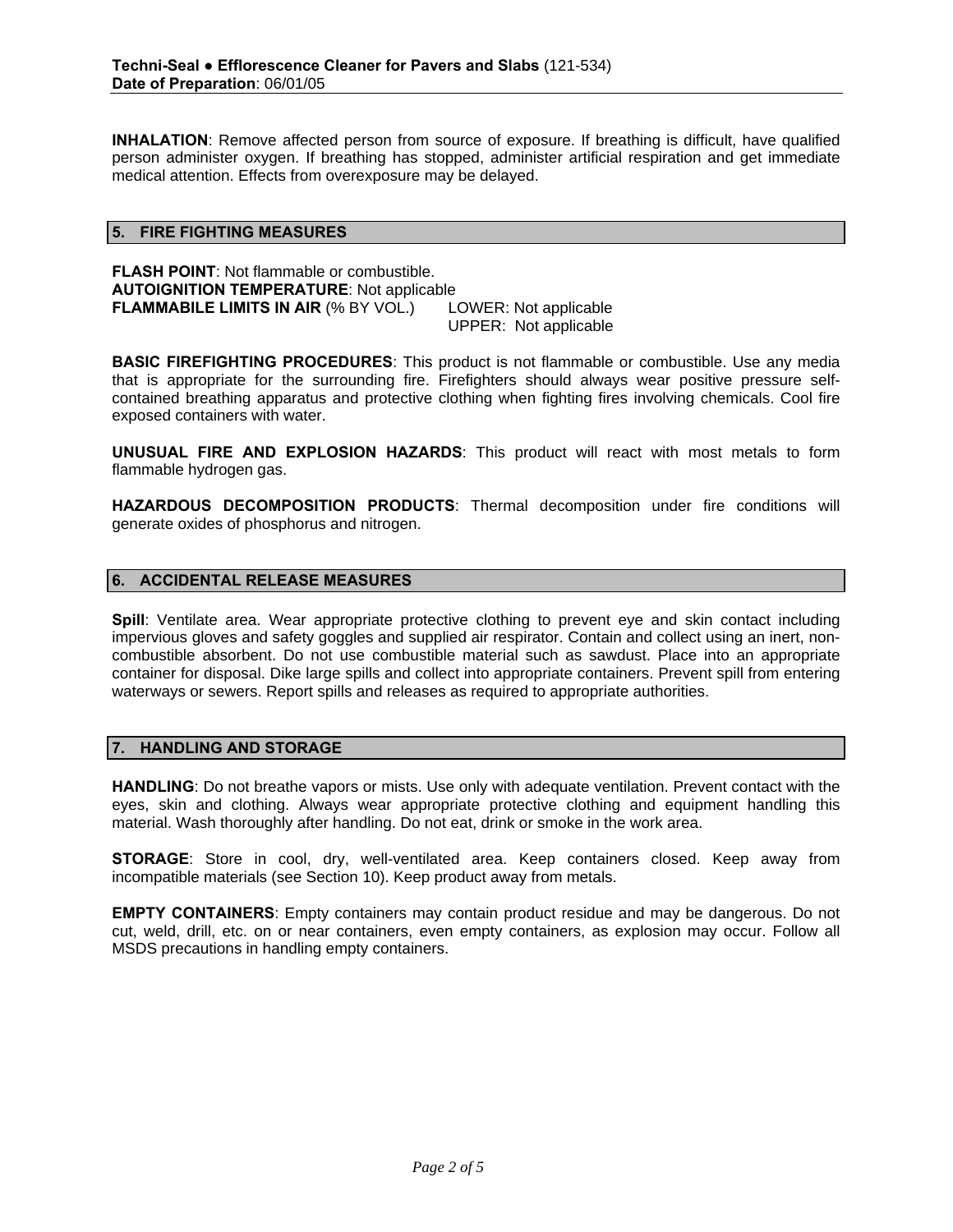## **8. EXPOSURE CONTROLS/PERSONAL PROTECTION INFORMATION**

#### **EXPOSURE LIMITS**

| <b>Chemical Name</b>   | <b>Exposure Limits</b>                  |
|------------------------|-----------------------------------------|
| <b>Phosphoric Acid</b> | 1 mg/m3 ACGIH TLV-TWA, 3 mg/m3 TLV-STEL |
|                        | 1 mg/m3 OSHA PEL-TWA                    |
| Nitric Acid            | 2 ppm ACGIH TLV-TWA, 4 ppm TLV-STEL     |
|                        | 2 ppm OSHA PEL-TWA                      |

**ENGINEERING CONTROLS**: Use with adequate general or local exhaust ventilation to maintain exposures below applicable occupational exposure limits.

**EYE PROTECTION**: Chemical safety goggles and face shield required.

**SKIN PROTECTION**: Prevent skin contact. Wear impervious gloves such as neoprene or rubber.

**RESPIRATORY PROTECTION**: If needed, a NIOSH approved supplied air respirator is recommended. Respirator selection and use should be based on contaminant type, form and concentration. Follow OSHA 1910.134, ANSI Z88.2, CSA Standard Z94.4-02 and good Industrial Hygiene practice.

## **9. PHYSICAL AND CHEMICAL PROPERTIES**

BOILING POINT: Not available SPECIFIC GRAVITY: 1.306 g/cm<sup>3</sup> FREEZING POINT: <-50°C (-58°F) % VOLATILE: 100% VAPOR PRESSURE: 7.1 mmHg @ 20°C (nitric acid) EVAPORATION RATE (BUTYL ACETATE = 1): Not available VAPOR DENSITY (AIR = 1):  $2.17$  (nitric acid) SOLUBILITY IN WATER: Soluble OCTANOL/WATER PARTITION COEFFICIENT: Not determined pH: 0.1 VOC: Not applicable APPEARANCE/ODOR: Yellow liquid with a lemon odor.

## **10. STABILITY AND REACTIVITY DATA**

**STABILITY**: Stable under normal conditions of use and storage.

**INCOMPATIBILITY**: Metals, strong oxidizing agents, strong bases, amines, ammonia, sulfuric acid, nitromethane, sodium tetrahydroborate, alcohols, aldehydes, cyanides, metal powders, organic solvents, metals, carbides, sulfides, acetic acid, acetone, aniline, chromic acid, hydrogen sulfide, flammable liquids.

**CONDITIONS TO AVOID**: Avoid excessive heat.

**HAZARDOUS DECOMPOSITION PRODUCTS**: Thermal decomposition will generate oxides of phosphorus and nitrogen.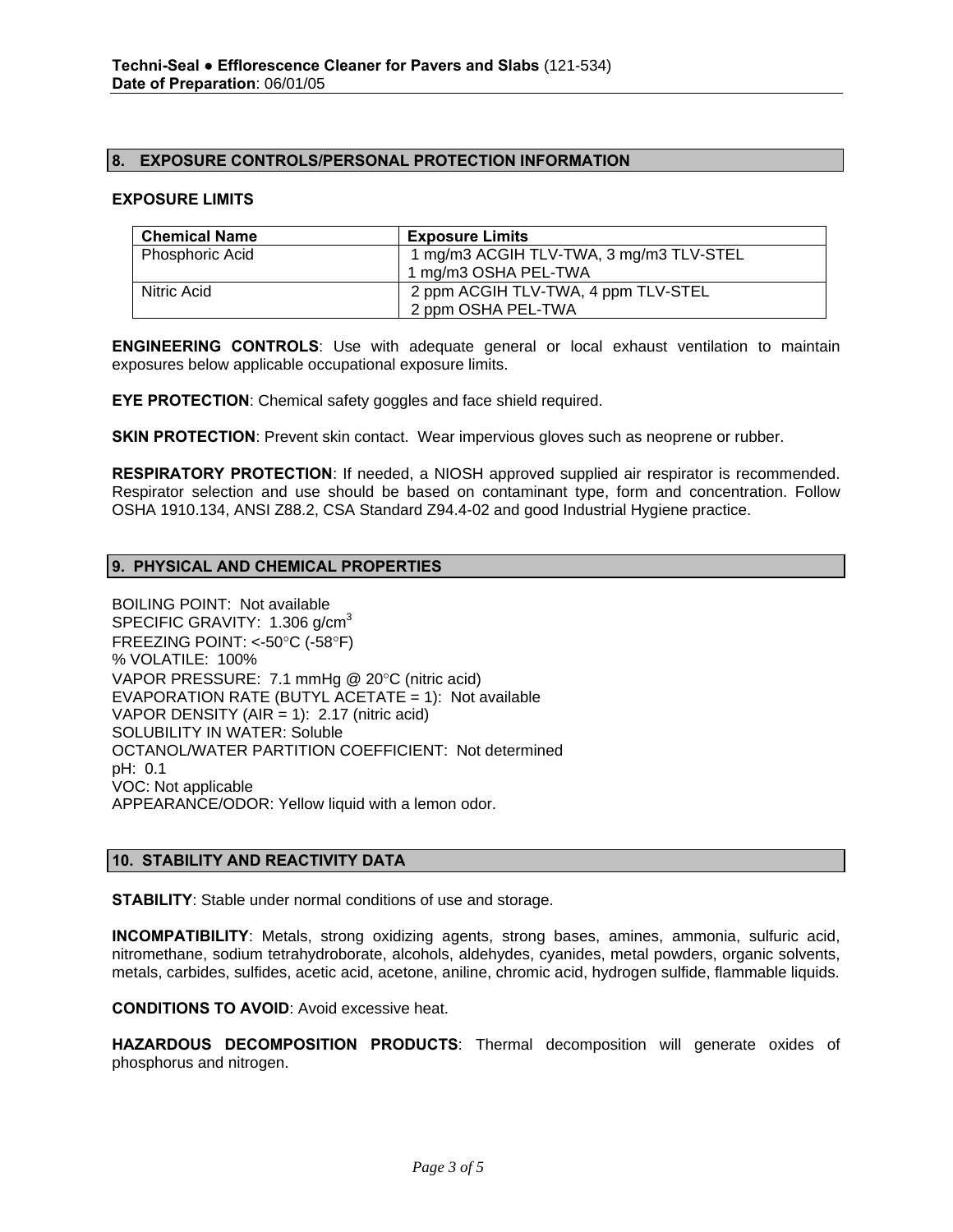#### **11. TOXICOLOGICAL INFORMATION**

## **PRODUCT HEALTH HAZARD INFORMATION**

**SKIN:** Causes severe burns. Vapors and mists will cause severe irritation and burns. Contact with liquid may cause tissue destruction and can result in death if burns are widespread.

**EYE**: Causes severe burns. Irreversible eye damage is possible resulting in blindness.

**INHALATION**: Inhalation of vapors or mists causes severe irritation and burns of the nose, throat and upper respiratory tract. Symptoms include burning of the nose and throat, coughing, sore throat and difficulty breathing. May be fatal due to inflammation, edema of the larynx and bronchi, chemical pneumonitis and pulmonary edema. Effects may be delayed.

**INGESTION**: Cause severe irritation and of the mouth and gastrointestinal tract with abdominal pain, nausea and vomiting , diarrhea, collapse and possibly death.

**CHRONIC HEATH EFFECTS**: Continued exposure to vapors and mists may result in a chronic bronchitis, and more severe exposure results in a chemical pneumonitis. The vapors and mists may erode the teeth, particularly affecting the canines and incisors. None of the components of this product are listed as carcinogens or suspected carcinogens by IARC, NTP or OSHA.

#### **ACUTE TOXICITY VALUES**

Phosphoric Acid: LD50 oral rat 1530 mg/kg. LC50 inhalation rat >850 mg/m3/1 hr, LD50 dermal rabbit 2740 mg/kg. Nitric Acid: LD50 oral rat >90 mL/kg, LC50 inhalation rat 130 mg/m3/4 hr

#### **12. ECOLOGICAL INFORMATION**

The ecological effects of this product have not been determined.

#### **13. DISPOSAL CONSIDERATIONS**

This product, as sold, meets the RCRA criteria for corrosively (D002). Dispose in accordance with all local, state and federal regulations.

#### **14. TRANSPORT INFORMATION**

DOT PROPER SHIPPING NAME: Corrosive liquid, n.o.s. (Nitric Acid) DOT HAZARD CLASS: 8, II UN NUMBER: UN1760 DOT LABELS REQUIRED: Class 8 HAZARD SUBSTANCE: Nitric Acid REPORTABLE QUANTITY: 3,300 lbs Note: Inner packagings with not more than 1L for consumer use can be re-classed to Consumer Commodity, ORM-D if packing requirements at 49CFR173.154c are met.

CANADIAN TDG PROPER SHIPPING NAME: Corrosive liquid, n.o.s. (Nitric Acid) TDG HAZARD CLASS: 8, II UN NUMBER: UN1760 TDG LABELS REQUIRED: Class 8